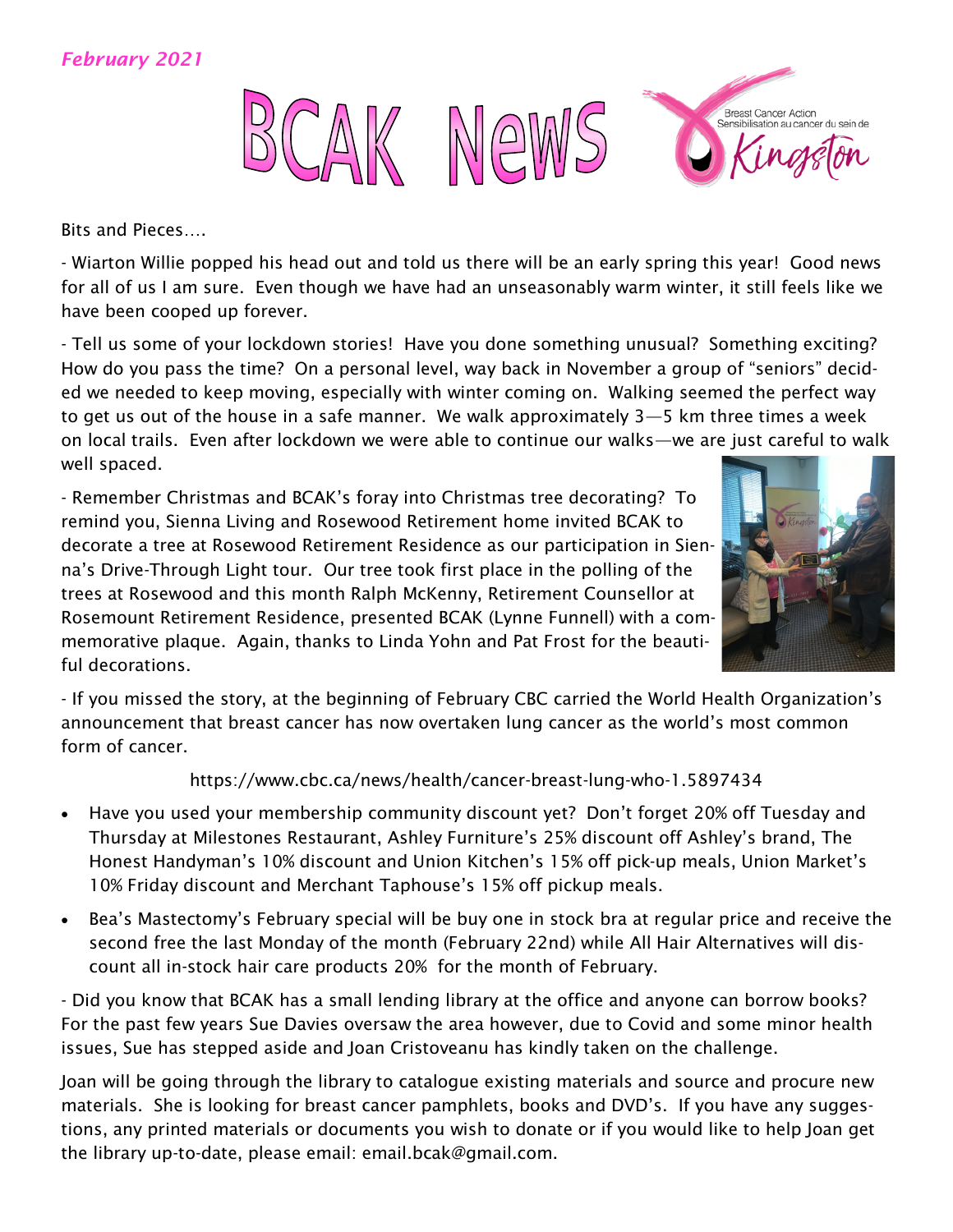

In the past few months BCAK has received several phone calls from breast cancer patients in our region requesting information on what to do as a breast cancer survivor with no family doctor. I called the Southeast Healthline and spoke with a very helpful lady. She tells me the no doctor situation is becoming more and more critical as many of our local doctors are retiring without a replacement and there are no doctors to take their place. Covid is making it even worse. If you find yourself without a doctor and need medical attention, as a breast cancer survivor you can:

- Self refer for a mammogram (if you are over 50). Call 613-384-4284 or 1-800-445-8850.
- There are many virtual doctor call services springing up in the area and you can find them by googling virtual doctor call services Kingston, ON. However to save you the effort, the one recommended to me is Good Doctors: Good Doctors Clinics - [Good Doctors Medical Clinics](https://gooddoctors.ca/) gooddoctors.ca or call 888-930-6571 or 705-910-7799 . The virtual doctor is available Monday through Friday from 8 a.m. to 8 p.m., Saturday from 8 a.m.—6 p.m. and Sunday from 9 a.m.—5 p.m. They also have a downloadable app.

Canadian Breast Cancer Network: If you haven't heard of this organization, check them out on line. cbcn.ca . You can download these booklets from the website but we do have copies in our library.. Breast Cancer .. the Lived Experience is a booklet that takes one from diagnosis to life after breast cancer. The second booklet entitled Never Too Young contains psychosocial information for Young Women with Breast Cancer. Again, if you would like a copy of either you can order from cbcn.ca or drop into the office and pick one up.

Covid-19 Vaccinations: Another question that is being asked is when breast cancer survivors can expect to join the queue for vaccination. As you are no doubt aware, the supply chain of vaccinations has come to a near standstill for the month of February. Once the supply lines resume, the roll out will continue.

Phase 1 started in December and comprises vaccinating hospital health care workers, long care homes and retirement homes and congregate care settings and remote indigenous communities. Phase 2 is scheduled to commence in March when there is more stock of the vaccine. This phase will see all remaining health care workers, residents in long-term care homes, retirement homes, home care patients with chronic conditions and additional Indigenous communities. Older adults, beginning with those 80 and older and decreasing in five-year increments will be part of this phase.

Phase 3 is scheduled to begin in August. Remaining Ontarians in the general population who wish to be vaccinated will receive the vaccine. The ethical framework, data and available vaccine supply will help to prioritize groups in phase 3.

For more detailed and up to date information you can access the Ontario government's rollout plan at: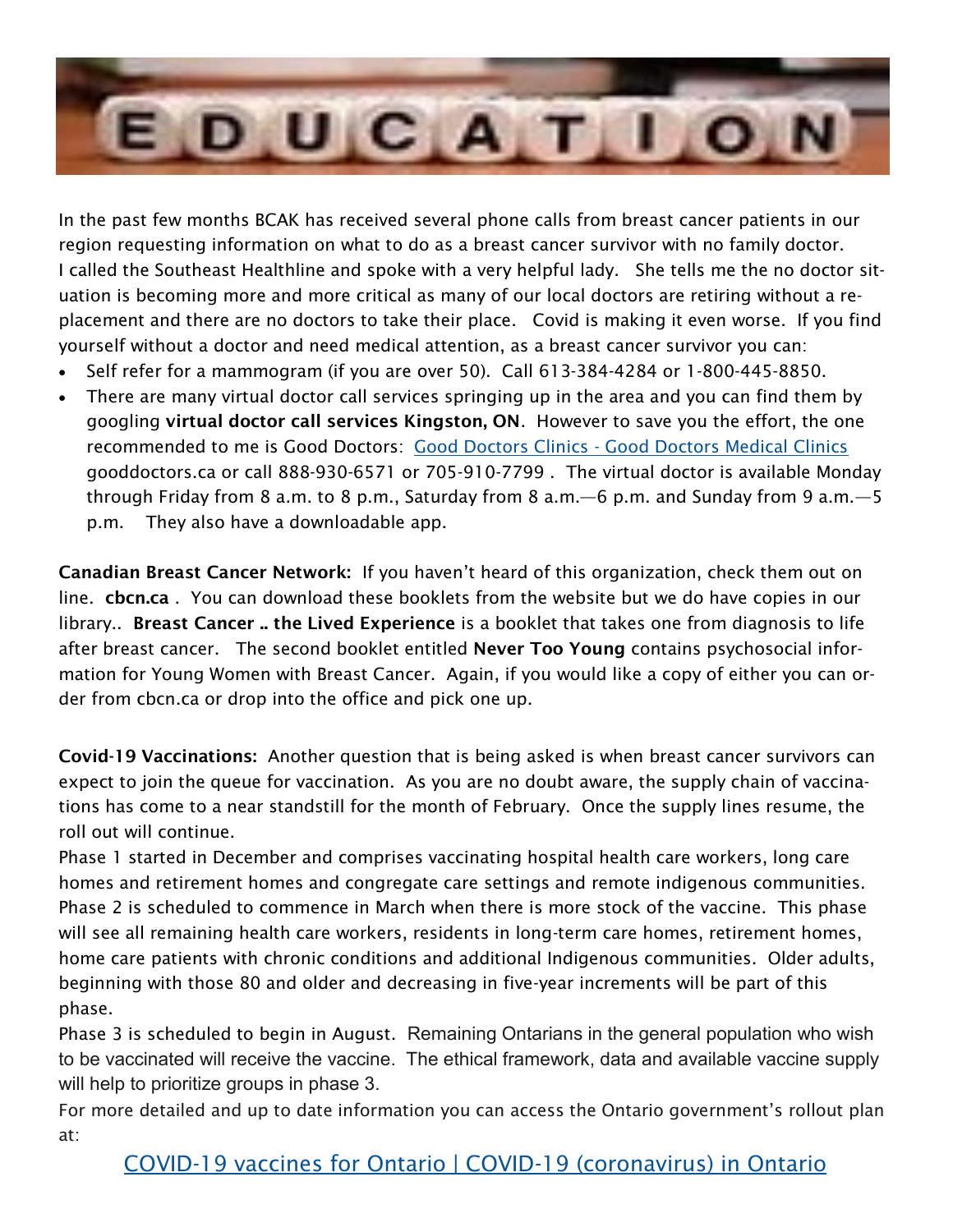It is with great sadness that I am sharing with you all the passing of Claudette Despins-Delesalle, Cuddy to all those who knew and loved her. Cuddy entered the breast cancer world just before I did, and I will be forever thankful that I had her there to guide, teach and support me through that adventure nobody wants. She was all for joining me at the many offerings that BCAK has for members. We went to a few support meetings, lunches and events. But it was the exercise classes that took a spot in Cuddy's heart. She attended with me all through my treatment, including the first Yoga classes offered at the YMCA. She was always great at livening up the class with some wellplaced jokes and commentary. When I returned to work she continued going regularly for almost 10 years, dang 2020 for taking away that last year of comradery that Cuddy had grown to love! She kept me up to date on all the goings-on at BCAK, the walks, and fundraisers, and of course the weekly exercise group! She will be greatly missed.

Michaela Stokes-Noonan

# Donations—Month of January 2021

Alexis Girling Audrey Flynn Bev Martin CAF Canada Gurley Thompson Irene White Linda Sawyer Lynda Keeler Maxine Cupido Sue Davies Partner Giving, Canada Helps

#### Dedicated to the memory of Cuddy Delesalle: Mary Cassidy, Sue Davies. Bev Martin

### FUNDRAISING AND OTHER BCAK SCHEDULED EVENTS

Mark Thursday, August 5th on your calendars! Colonnade Golf & Country Club will host the 16th annual Share the Care Golf Tournament. The course is booked, confirmed and organization has begun. The format for this fun day is a four-man scramble and this year, due to Covid, we will again be assigning tee times.

The committee is actively seeking volunteers, golfers, sponsors and auction gifts. Email : email.bcak@gmail.com if you would like to get involved in the tournament.

Remember last year's format for the Walk for Awareness? Again this year we will be giving our walkers the choice of completing their walk in their neighbourhood, their back yard, at the mall or gather at Lake Ontario Park on Saturday, September 11. Start planning how you will participate …

We are keeping fingers crossed that we will be able to hold a Hallowe'en Dance on Saturday, October 30 at the Collins Bay Legion – Steve Cheesman and the Heeters will accompany our dancers—should Covid allow us to go ahead with the event.

Start thinking about our second annual Christmas Online Auction with the tentative date of Nov 23 – Dec 3, 2021. We need donations of items to be auctioned.